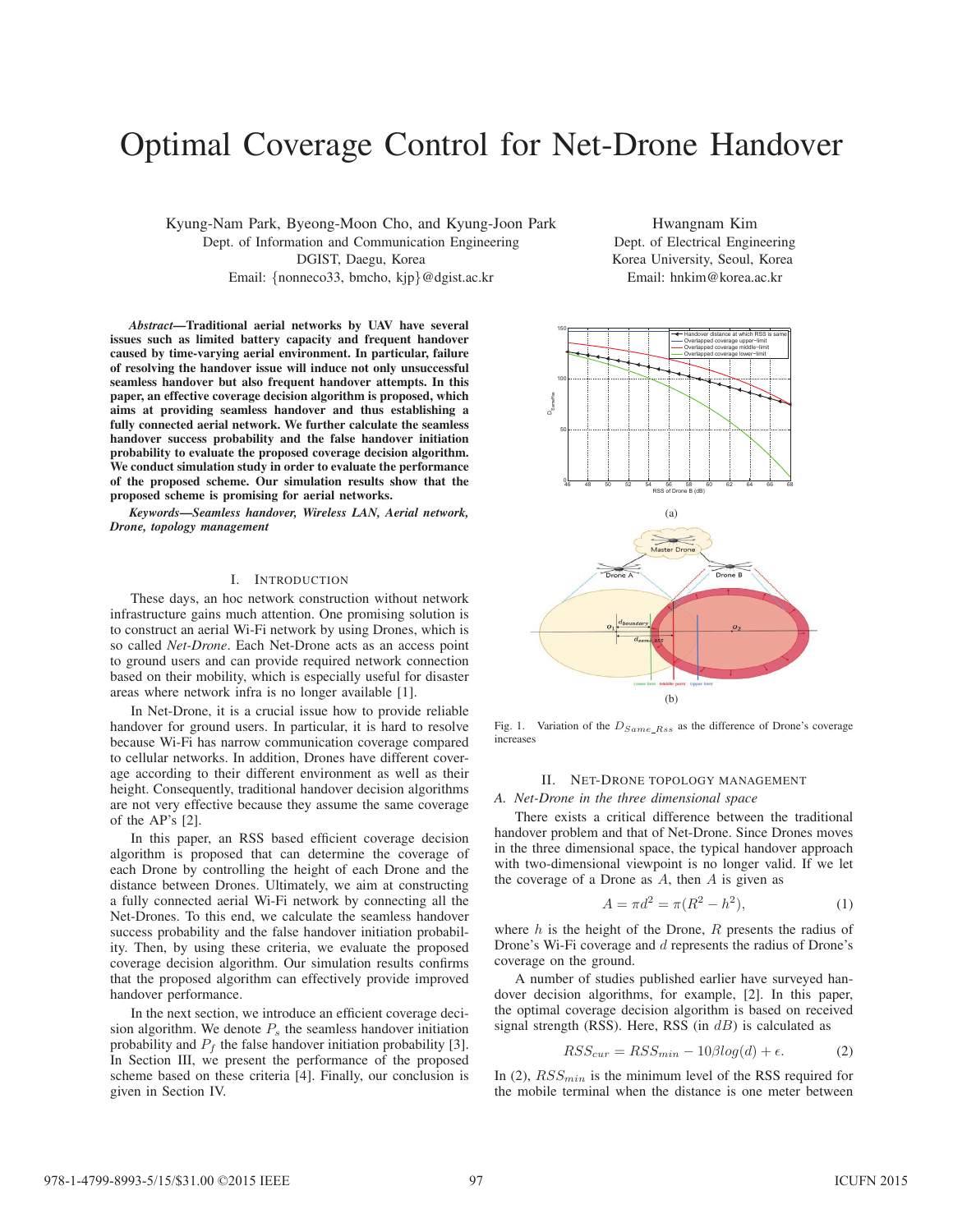the sender and the receiver,  $d$  is the path loss coefficient,  $d$  is the distance between the sender and the receiver (in meters),  $\epsilon$  (in dB) is a zero-mean Gaussian random variable with a standard deviation that represents the statistical variation in RSS caused by shadowing. L3 handover is triggered at the point at which the two RSSs become the same, which is described by  $D_{Same\_Rss}$  [5]. By using (1) and (2),  $D_{Same\;Rss}$ is described by

$$
D_{Same\_Rss} = \sqrt{\left(\frac{A \times D_{o1,o2}^2}{1 - A}\right)^2 + \frac{A(D_{o1,o2}^2 + h^2) - h_2^2}{1 - A} + \frac{A \times D_{o1,o2}}{1 - A}},
$$
  
where  $A$  is  $10^{\frac{P_1 - P_2}{5}}.$  (3)

where A is  $10^{-5\beta}$ 

The traditional RSS based handover decision algorithms usually assume that the AP's coverage is the same. In this case,  $D_{Same\_Rss}$  is the midpoint of the overlapped area. However, as mentioned above, Drones have different coverage. The issue is that  $D_{Same\_Rss}$  gradually moves toward on the outskirts of the overlapped area which is not a midpoint as the difference of the Drone's coverage decreases. Fig. 1 illustrates the variation of  $D_{Same\_Rss}$  as the difference of Drone's coverage increases when Drone A's RSS is fixed at 68 dB and we change the Drone B's RSS. The green line is the overlapped coverage's lower limit, while the red line is midpoint and the blue line is upper limit of overlapped coverage. Fig. 1 shows that  $D_{Same\_Rss}$  gradually approaches the red line as Drone B's RSS increases. In order to guarantee the seamless handover, every Drone should adjust Drone's height and location to get the same RSS, which moves  $D_{Same\_Rss}$  from the original location to the midpoint.

### *B. Seamless handover success probability*

The coverage decision algorithm uses  $P_s$  and  $P_f$  to search the optimal overlapped coverage which minimizes the interference among Drones and makes every RSS the same. Here,  $P<sub>s</sub>$  is calculated as the taken time which mobile terminal (MT) initiates handover process and escapes from the current service area divided by the time taken to complete the whole handover process. If MT's moving direction is in the range  $(-\pi, \pi]$ , and the maximum distance which MT can move during  $T_h$  is described by  $D_h = V_{mt} \times T_h$ . Here,  $V_{mt}$  is the maximum velocity and  $T_h$  presents L3 handover completion time. Also,  $P_s$  is the coverage overlapped area between two Drones divided by the green area which can move during  $T<sub>h</sub>$ in Fig. 2. Here,  $P<sub>s</sub>$  is given as

$$
P_s = \frac{W_{overlap}}{\pi D_h^2 + 4D_h \times r_1 \times \sin \theta_1},
$$

where  $W_{overlap}$  means the width of the coverage overlapped area.

## *C. False handover initiation probability*

During the course of MT's movement, when the MT reaches the point P, the RSS from the old Drone (OD) drops below  $S_{th}$  and L2 handover initiation request is triggered. Also, L2 handover is initiated when the MT reaches P [6]. If the MT does not move to the new Drone (ND) when L2 handover initiation request is triggered during a certain period of time, L2 handover initiation request is considered as an incorrect report. It is the false handover initiation probability [3]. If the MT has the equal probability that can move to all



Fig. 2. Analysis of the seamless handover success probability.



Fig. 3. Analysis of the false handover initiation probability.

directions when the MT is located at point P as shown in Fig. 3, the pdf of MT's direction of motion is given as

$$
f_{\theta}(\theta) = \frac{1}{2\pi}, -\pi < \theta < \pi.
$$

In Fig. 3, if MT's direction of motion from P is in the range except  $(-\theta_{S_{th}}, \theta_{S_{th}}]$ ,  $P_f$  is described by

$$
P_f = 1 - \frac{1}{\pi} \arctan\left(\frac{2r_1 \sin\left(\cos^{-1} \frac{d_{o1,o2}}{2r_1}\right)}{2d_{Sth}}\right),\,
$$

where  $\theta_{S_{th}} = \arctan(d_{vert}/2d_{S_{th}})$ .

#### *D. Coverage management algorithm*

First, in case of  $P_s$ , if the overlapped area  $(D_{overlap})$  is bigger than  $2 \times D_h$ , the seamless handover probability will be increased, but the interference among Drones is increased and the distance among Drones is reduced as well. As a result, the overall Net-Drone topology needs more Drones to cover the same service area. Therefore, the optimal probability is attained when  $\frac{D_{overlap}}{2}$  is the same as  $D_h$  as shown in Fig. 2.

In case of  $P_f$ ,  $d_{S_{th}}$  is determined in accordance with  $V_{mt}$ and  $T_{hi}$ , where  $T_{hi}$  is time needed for L2 handover. If  $d_{S_{th}}$ is bigger than  $\frac{D_{overlap}}{2}$ , the L2 handover initiation point is triggered on the outside of the overlapped area. Also, the L2 handover process including the cell scanning and channel allocation fails [6]. Therefore,  $\frac{D_{\text{overlap}}}{2}$  has to be selected as a value bigger than  $d_{S_{th}}$ .

The coverage decision algorithm adjusts all Drone's heights to match  $r_{max}$  which is the smallest coverage at  $H_{min}$  (which is the smallest height of Drone due to physical constraint). Then, the distance between the Drones is adjusted to make the overlapped coverage satisfying the L3 handover time and the L2 handover time by using  $P_f$  and  $P_s$ .